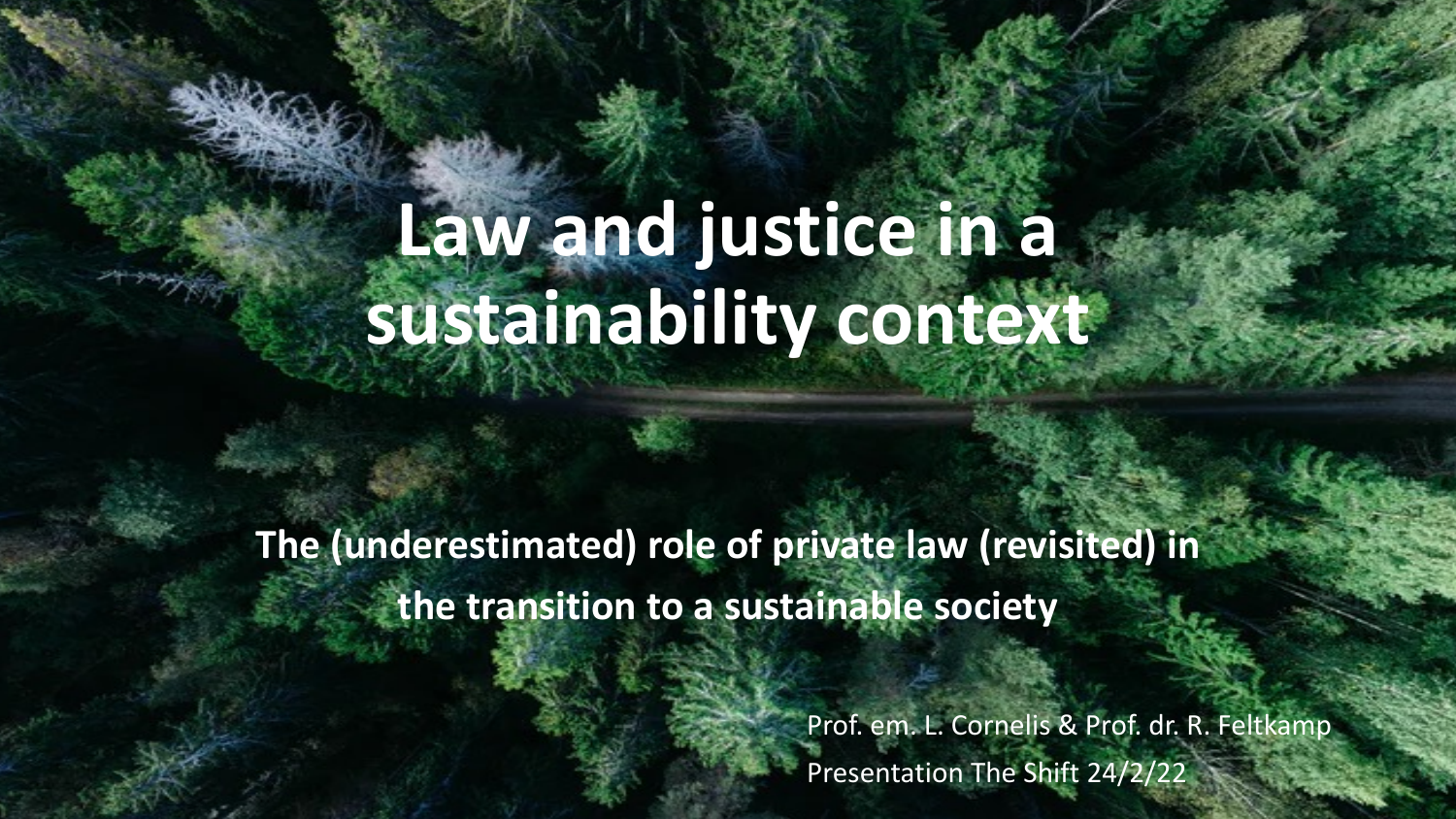

### **1. Purpose and agenda**

 $\triangleright$  Overal purpose: show how private law can and should support to steer the sustainability transition by businesses

#### $\blacktriangleright$ Plan

- The urgency of action
- The narrow relation between business activities, private law and sustainability
- The (forgotten) role of private law
- Main general private law tools to tackle societal disruptions : the safeguards
- How to bring private law back on track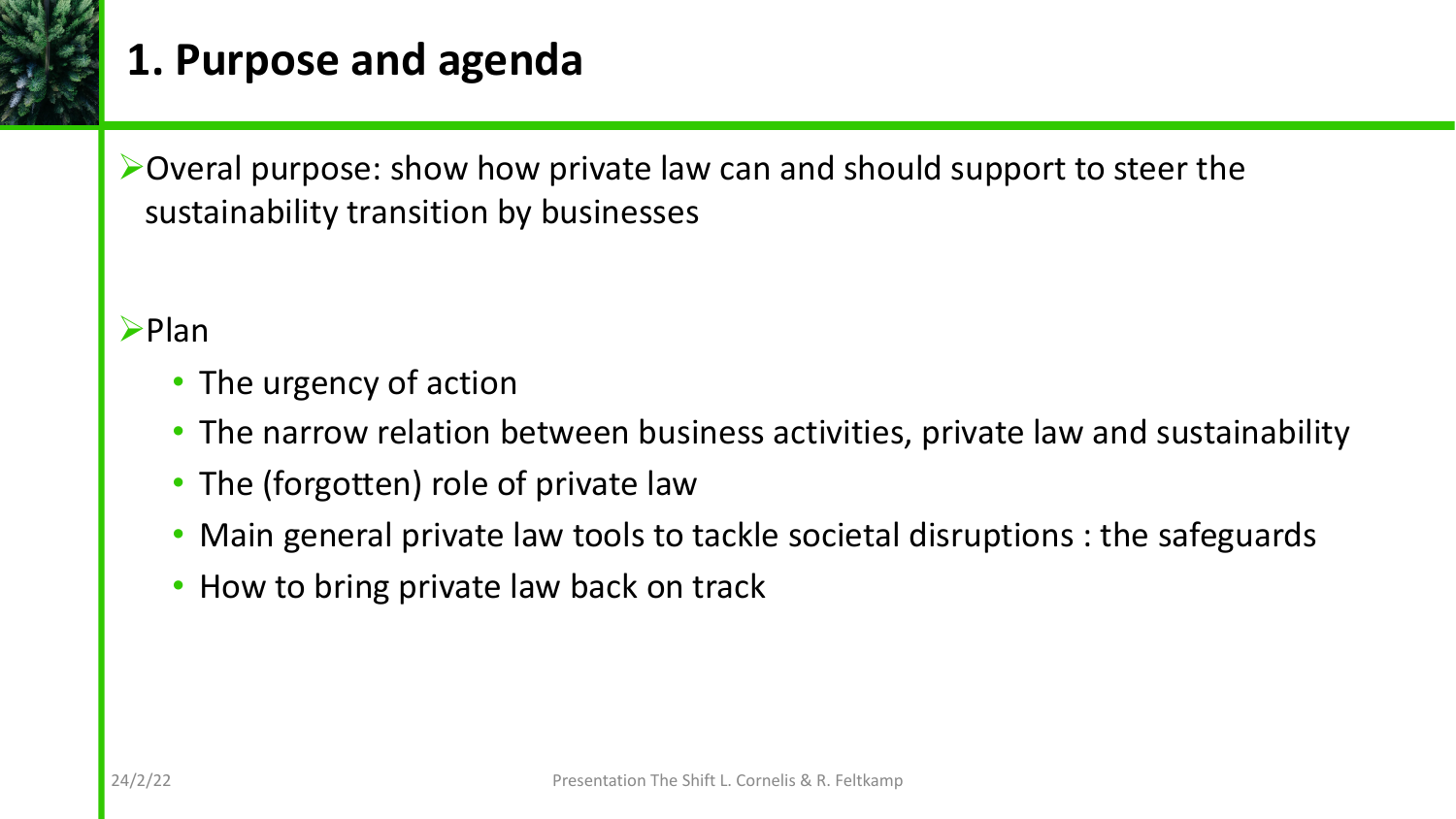

### **2. The urgency of action (1)**

- ØGlobal warming is reaching alarming levels causing an effective risk of serious and irreversible damage to the life and wellbeing of persons in the near future (if damage is not already caused now)
- ØThese climate and ecological disruptions and their causes are known since 1970'
- $\triangleright$  Several initiatives have been undertaken at UN / EU level, without however the results hoped for : planetary boundaries are exceeded via emission of greenhouse gases and other pollutants, excessive resource extraction, continued massive waste production
- $\triangleright$ It is generally recognized that industrial and economic activities are the root cause, but these activities are not adapted and costs, risks and damage related to the disruptions continue to be externalised
- $\triangleright$  C02 emissions should globally be reduced by 45% (compared to the level in 2010) before 2030 and to net-zero emissions by 2050 to avoid irreversible disruptions & tipping points
	- Challenging considering that the drop in C02 emissions in 2020 as a result of the Covid-19 pandemic was in average almost 10 % for developing countries (unstats.un.org)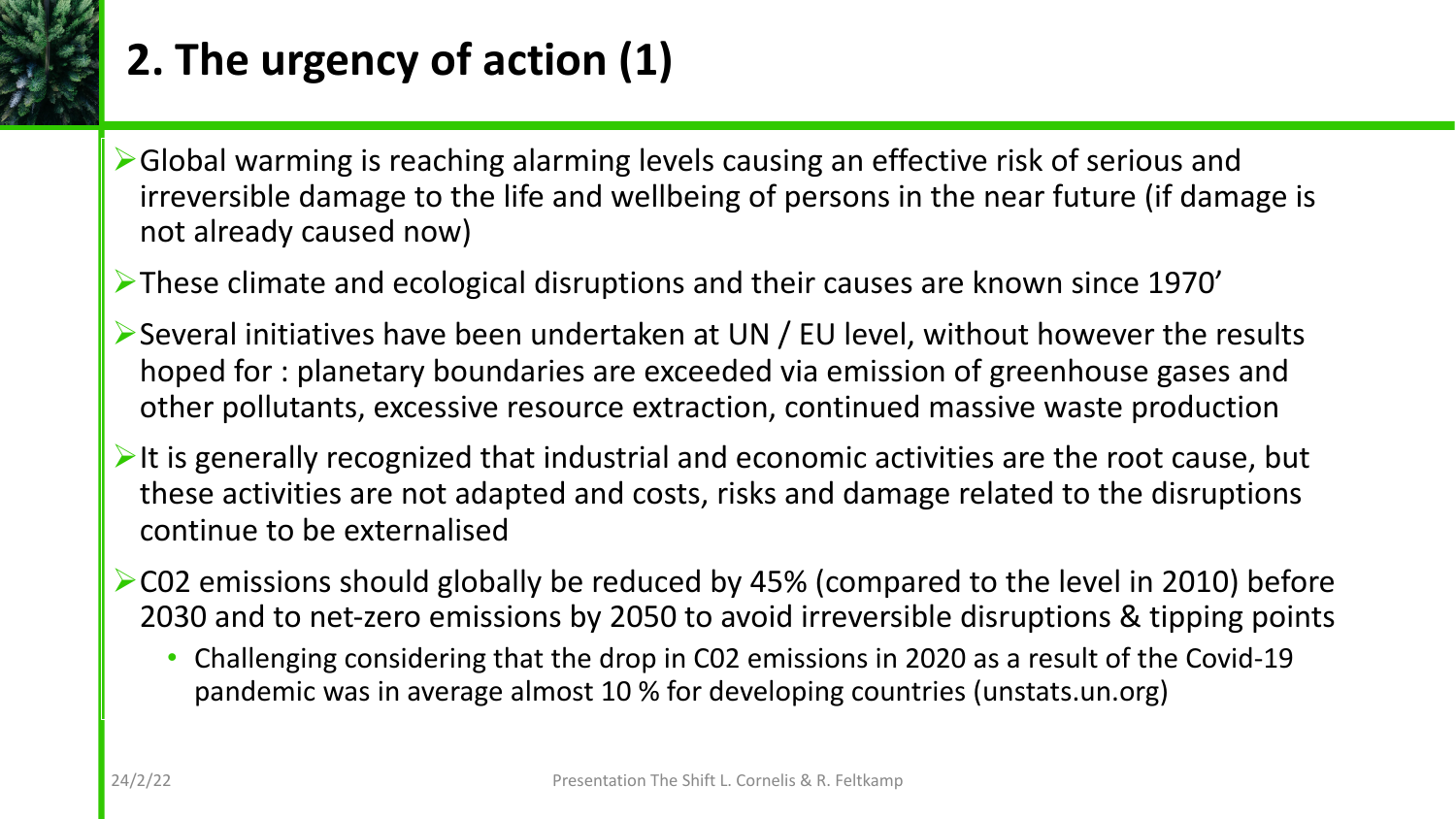### **2. The urgency of action (2)**

#### **Global energy-related CO2 emissions, 1990-2020**



Source : IEA, Global energy-related CO2 emissions, 1990-2020, IEA, Paris https://www.iea.org/data-and-statistics/charts/global-energy-related-co2-emissions-1990-2020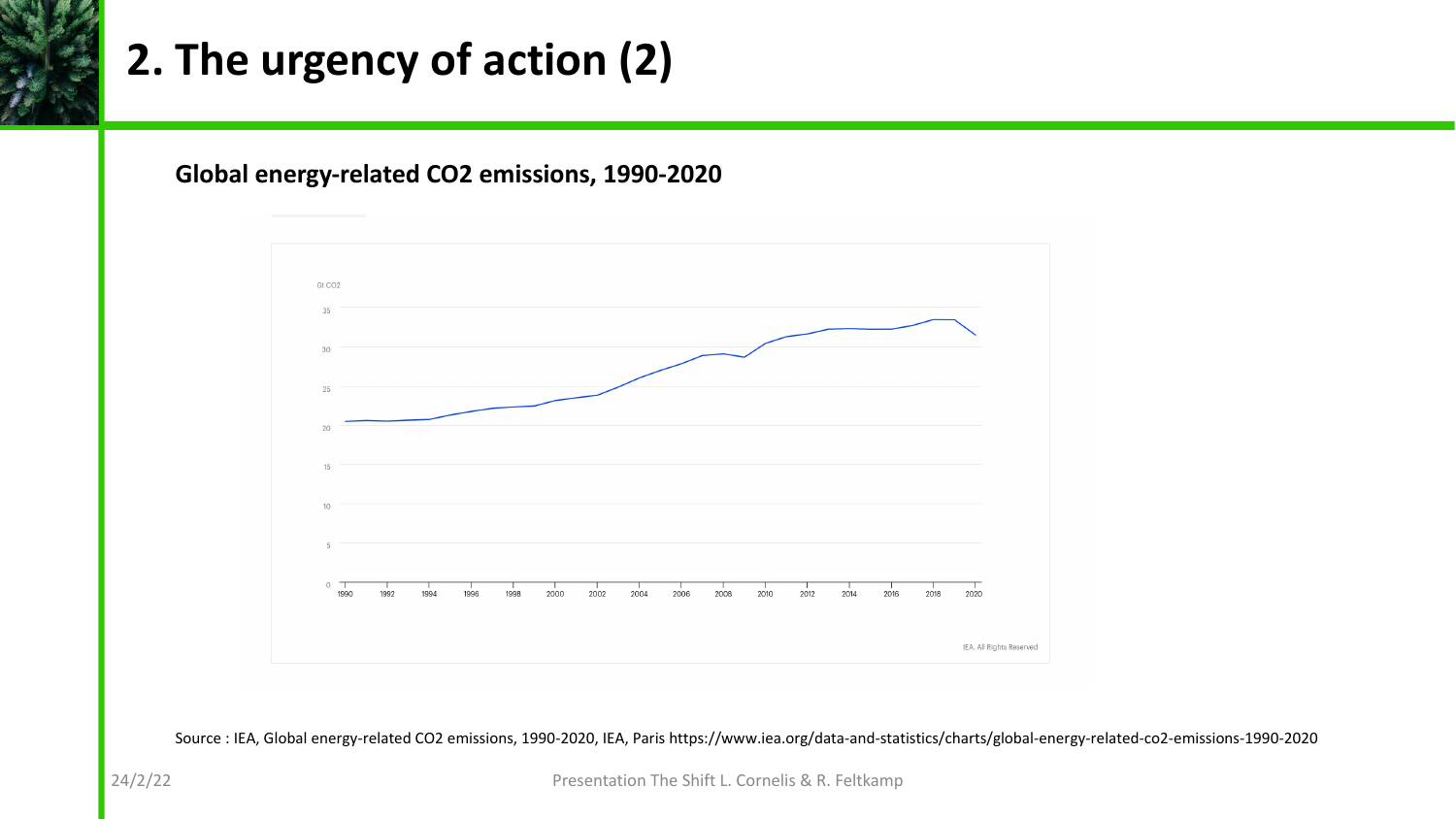

### **2. The ur[gency of action](http://www.mentimeter.com/) (3)**

▶ Drastic change of "business as usual" is needed

 $\triangleright$  What do you think?

Share your view by responding to our pol

Go to www.menti.com

Insert the following code : **1189 0045**

Select the options in the order of effectiven effective first, …)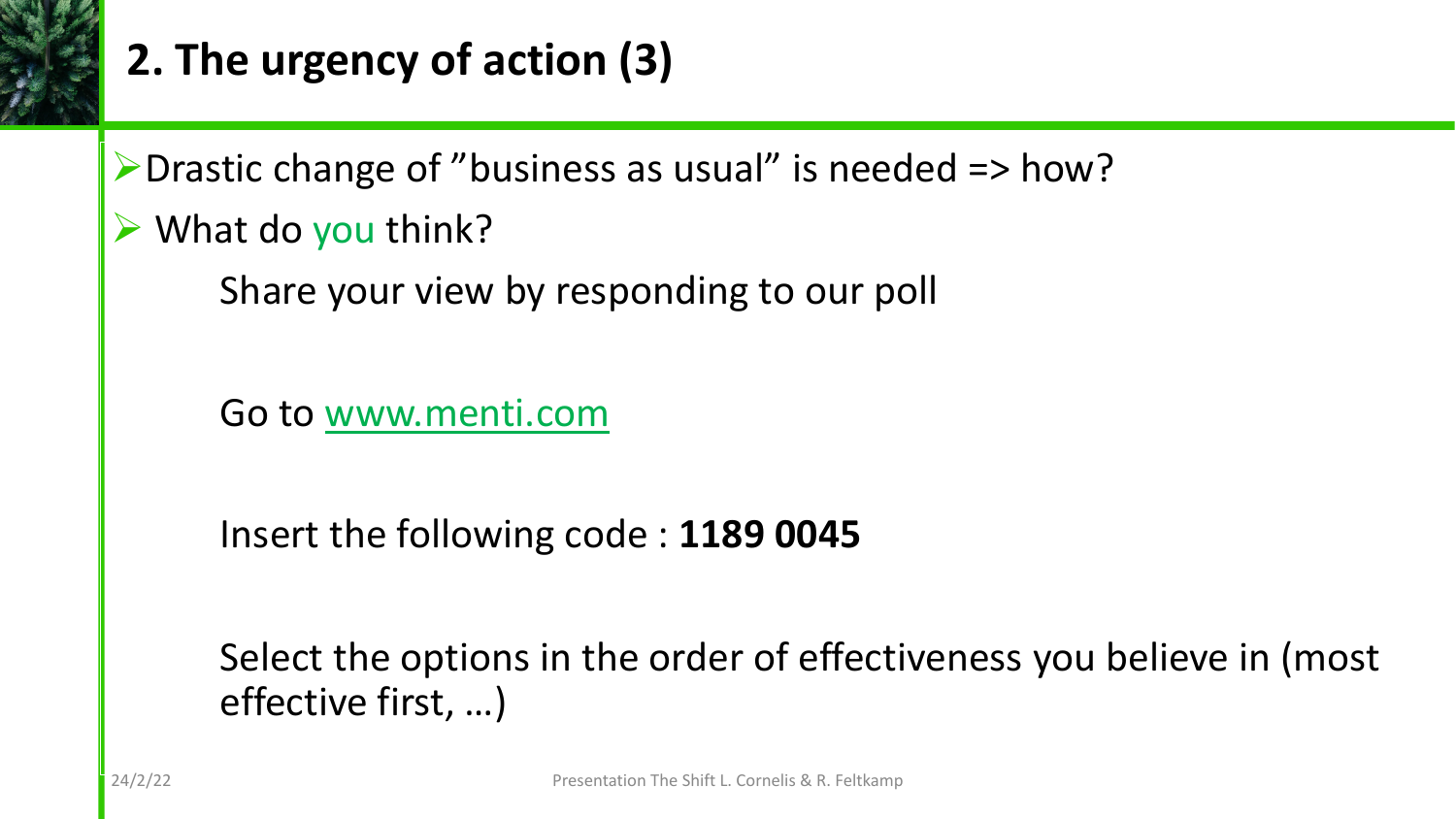

## **2. The urgency of action (3)**

 $\triangleright$  Drastic change of "business as usual" is needed  $\Rightarrow$  how?

- More direct evidence (human casualties / extinction?) ?
- Effective awareness that climate and ecological disruptions will entail other disruptions that negatively affect businesses' (human and other) resources and thus their activities and return on investment?
- Innovation? Can innovation alone save the planet? And at whose cost?
- Law & justice
	- o Disclosure obligations / taxonomy?
	- o Legal constraint more (environmental) regulation (bans?) and public action to ensure compliance?
	- o Pressure by private law action?
		- Public authorities (Urgenda, BE climate case)?
		- § Companies (Shell)?
		- Directors?
		- § Shareholders?



Success requires strong injunctions to be imposed on public authorities to take effective measures and on businesses to adapt 'business as usual'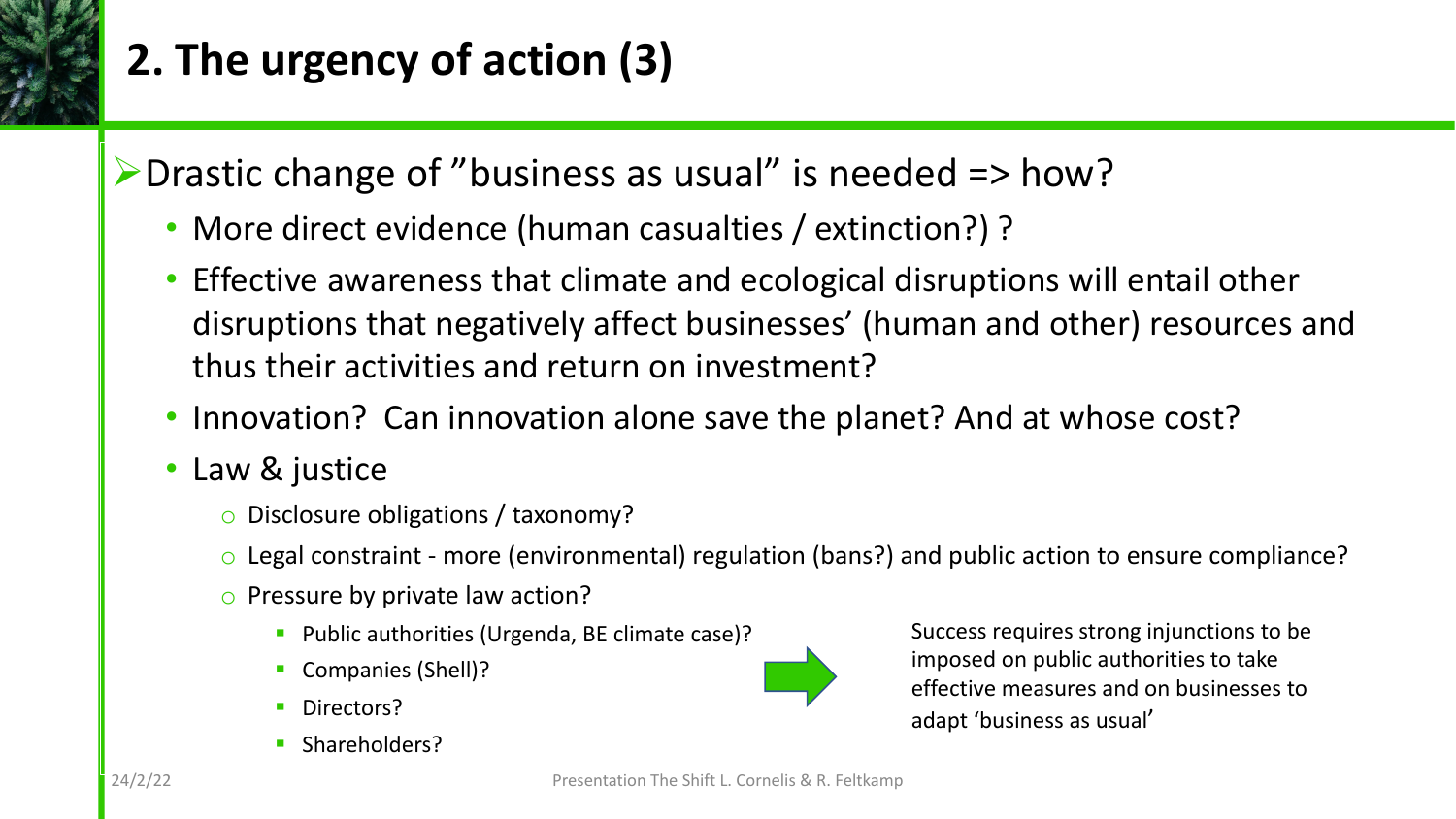#### **3. Business activities, private law and sustainability (1)**

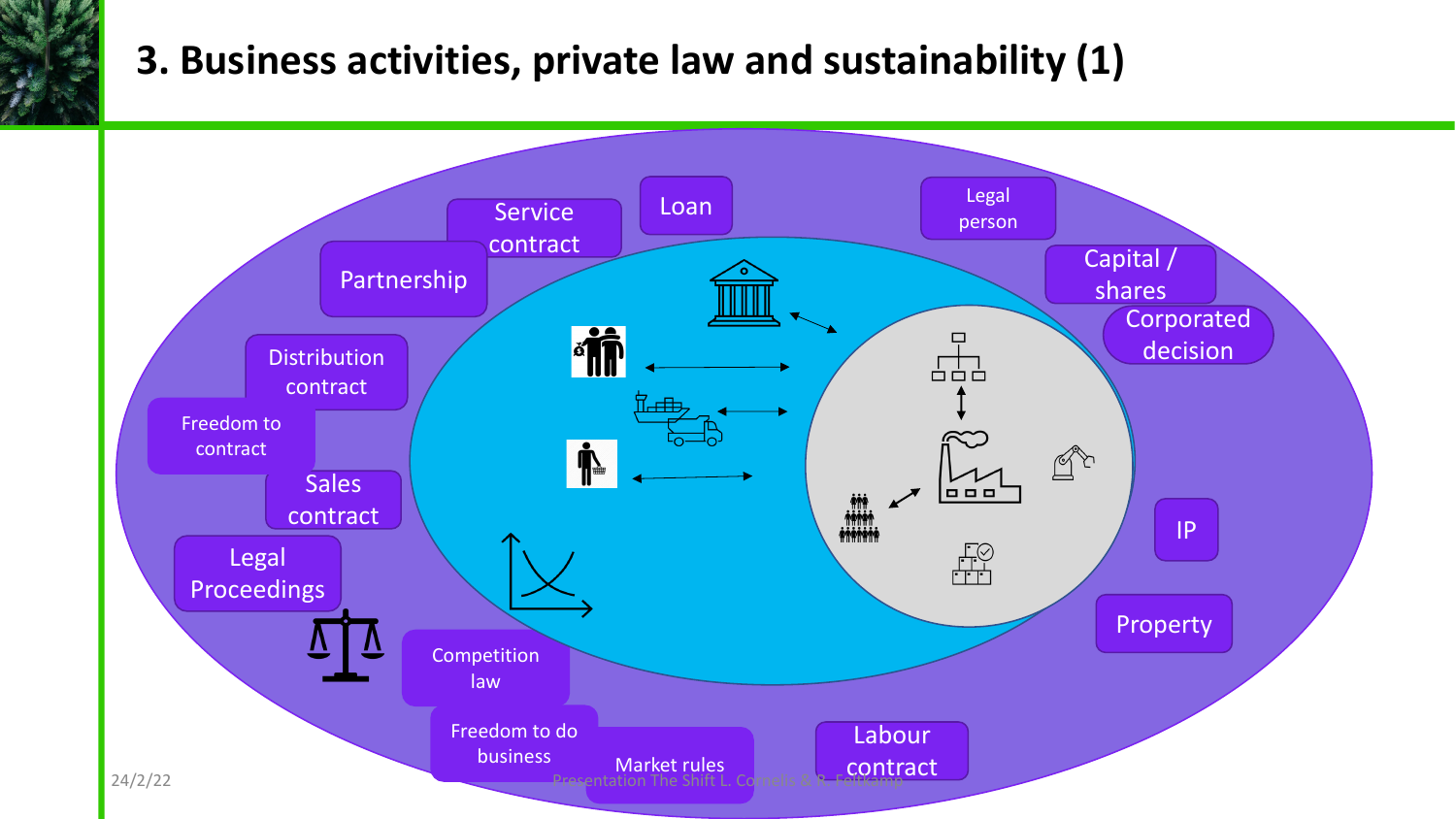

### **3. Business activities, private law and sustainability (2)**

- Ø**Fact 1:** Economic and financial activities cause distortions that endanger sustainability and wellbeing on our planet
- Ø**Fact 2:** Economic and financial activities are governed by and enforceable by virtue of legal rules and instruments => these activities can only "thrive" thanks to law and justice
	- E.g. legal personality, contracts, ownership, representation, liability, intellectual property, rules governing markets and businesses, legal proceedings…
- Ø**Fact 1 + Fact 2 = If economic and financial activities cause distortions that endanger sustainability and wellbeing on our planet it is because our legal system allows so**
- $\triangleright$  In democratic societies, law and justice are not what they ought to be when their application results in global warming, loss of biodiversity (as well as health crises, inequal access to education and information, and different life expectancy depending on income and wealth…)

#### **Law and justice are clearly off track!**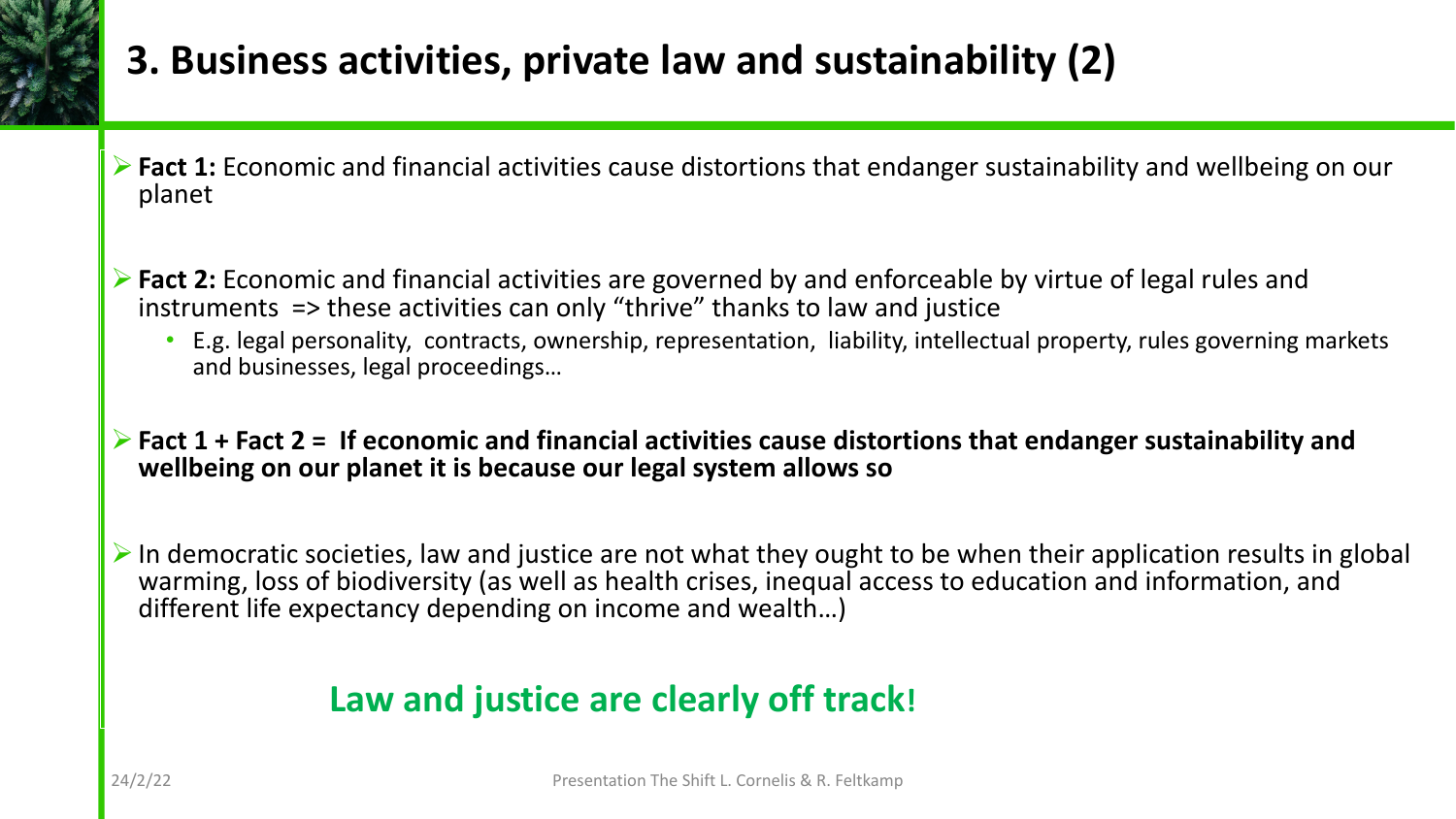

### **4. The (forgotten) role of private law (1)**

- Ø Main role of law is to regulate (human) conduct in a society to allow a peaceful living together in accordance with the essential values of that society
	- By prohibiting or imposing certain behaviours, the legal rules define how the "living together" should take place within a society and the life conditions of its members

 $\triangleright$  Private law governs the "private" relations between individuals

- Private law is not a "stand-alone" set of rules
- It is part of the overall set of legal rules called "the law" ( "het objectief recht" / "le droit objectif") and is subject to the hierarchy amongst all these norms  $\circ$  Highests norm = Constitution, European Convention on Human Rights, TFE/TFEU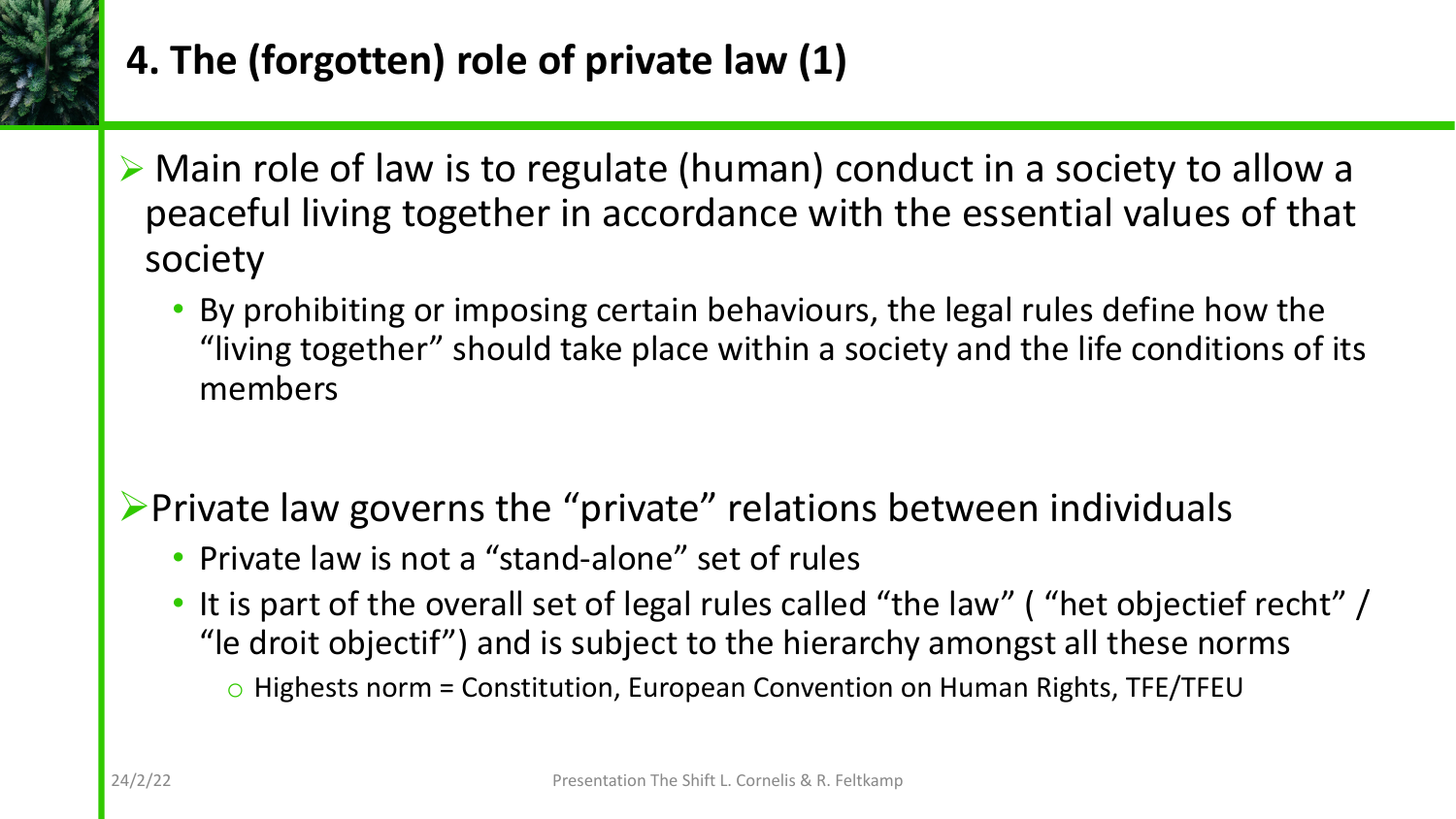

### **4. The (forgotten) role of private law (2)**

#### $\triangleright$  Private law must at all times be in compliance with the higher norms

- Ensure the concrete and effective functioning for all individuals of the human rights and fundamental freedoms in private relations
- Ensure that individuals, through their private activities, do not violate the human rights and fundamental freedom of others

#### $\blacktriangleright$ How?

- Foreseeing rules and legal institutions that allow all individuals to develop activities and determine their life conditions in a way comparable to others
	- o Property law, contract law, IP, legal personality ...
	- $\circ$  Tools to correct excesses / distortions / abuses by providing safeguards through mandatory prohibitions or injunctions => restore the social balance via restrictions on the human rights and fundamental freedoms
		- 4 conditions are to be respected :
			- 1° the restriction must be imposed by a precise and accessible law
			- 2° the restriction must be necessary in a democracy
			- 3° the restriction must be required to respond to an imperative social need
			- 4° the restriction must be pertinent and proportionate (reasonability test) (in sustainability context: balance between life, health, security … and the principle aim of the activity (revenue, return on investment)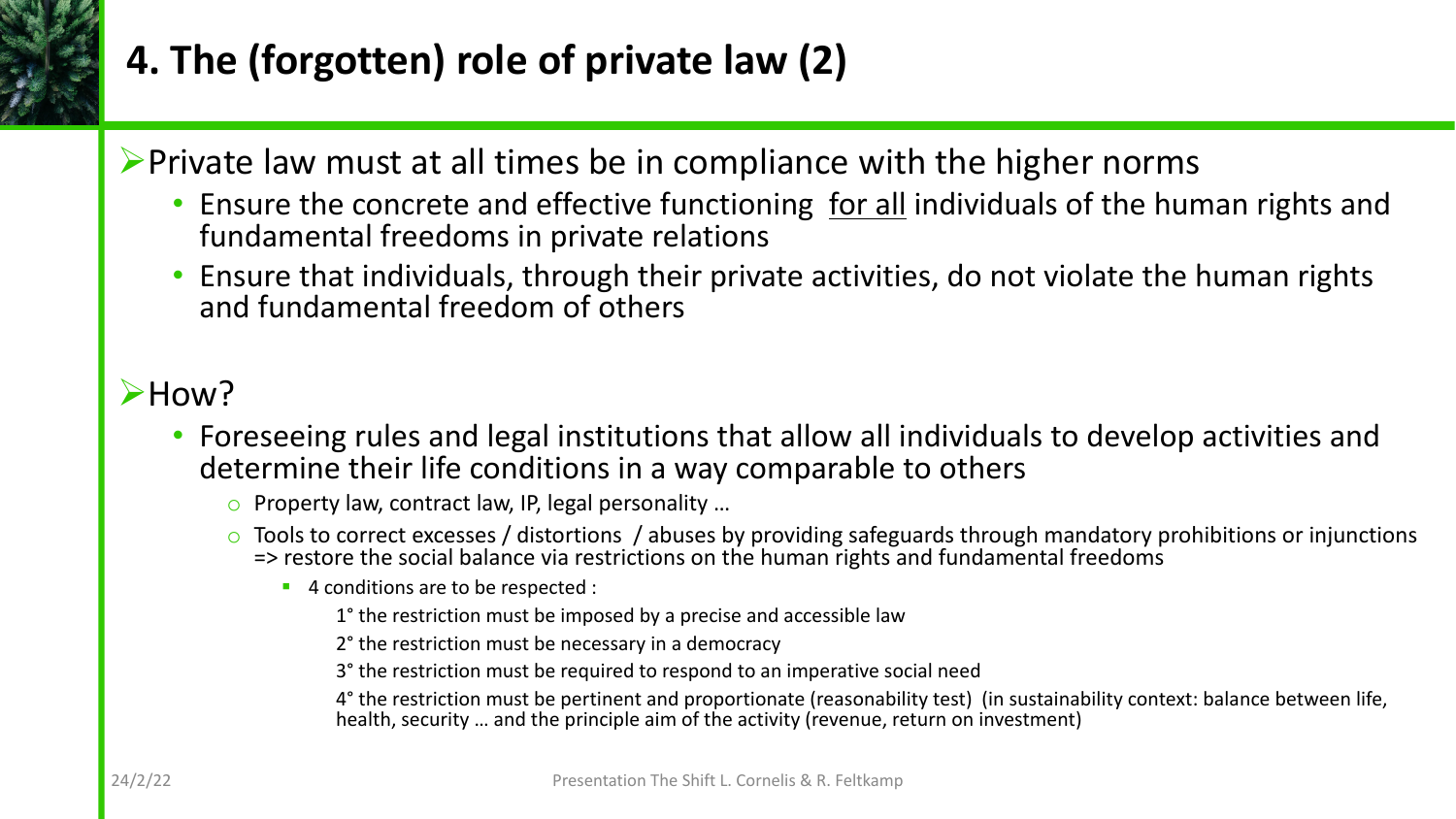

### **4. The (forgotten) role of private law (3)**

### **Exercusion**

Private law

- ≠ kingdom of freedom
- ≠ a set of autonomous stand-alone rules
- Is not so "suppletive" as we think

Since private law rules give effect to human rights and fundamental freedoms, they relate to public order and cannot be deviated from, unless the legislator indicates so.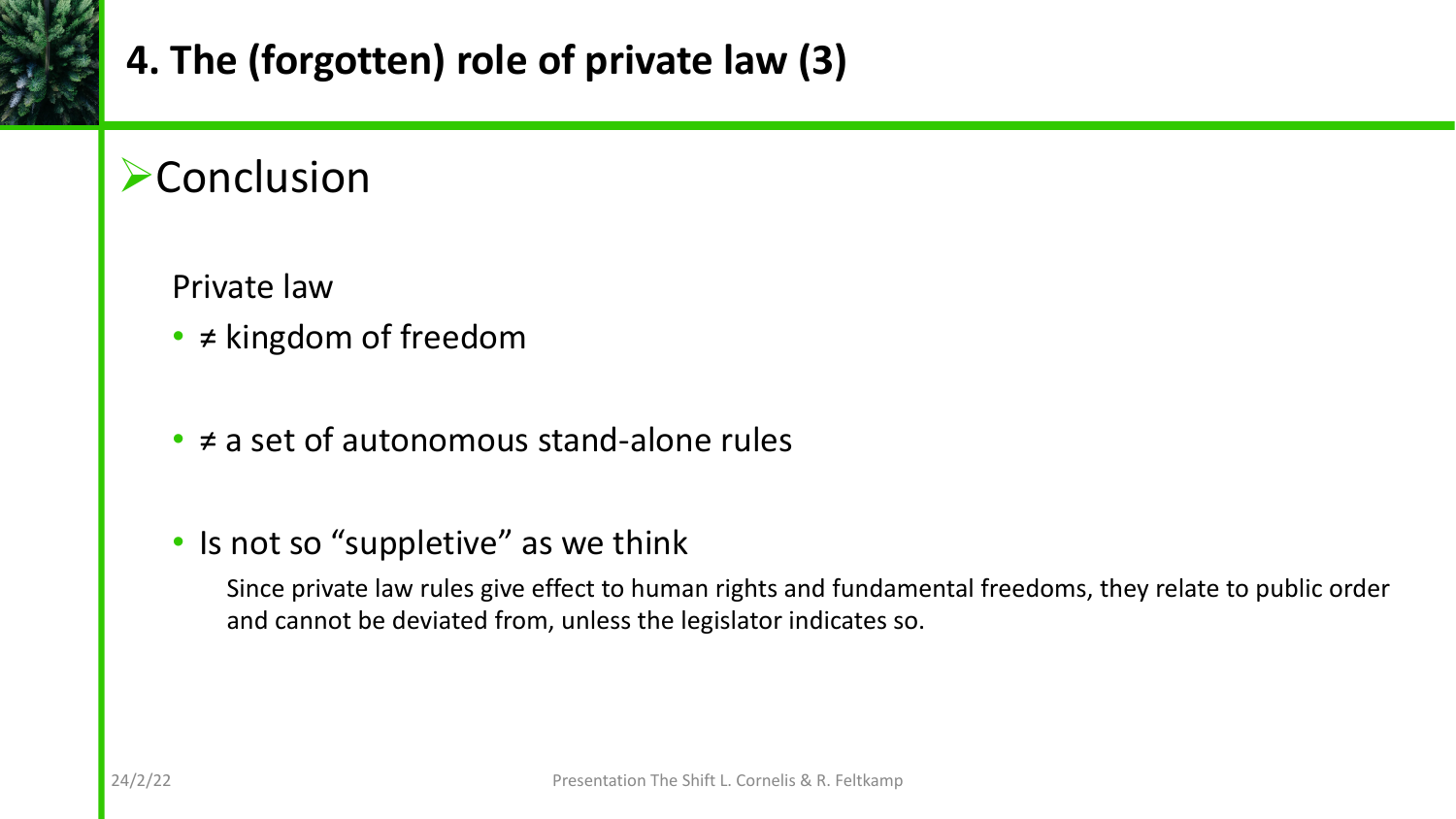

### **5. Main private law safeguards (1)**

**1° Prohibition to deviate from rules concerning public order / good morals (art. 2 Civil Code)**

• Economic and industrial activities are based on the successive conclusion and execution of multiple legal acts (contracts or unilateral / collective acts)

= autoregulation of business activities based on the freedom to contract / autonomy of "will" / freedom to conduct a business

- Limitation by the legislator: private contracts / legal acts may not deviate from rules concerning public order / good morals or, added by case law, imperative law
	- o Coming into being, interpretation, effect, performance, termination
	- $\circ$  Expression of the submission of private initiative to the general interest
	- o Sanction : unenforceability of the contract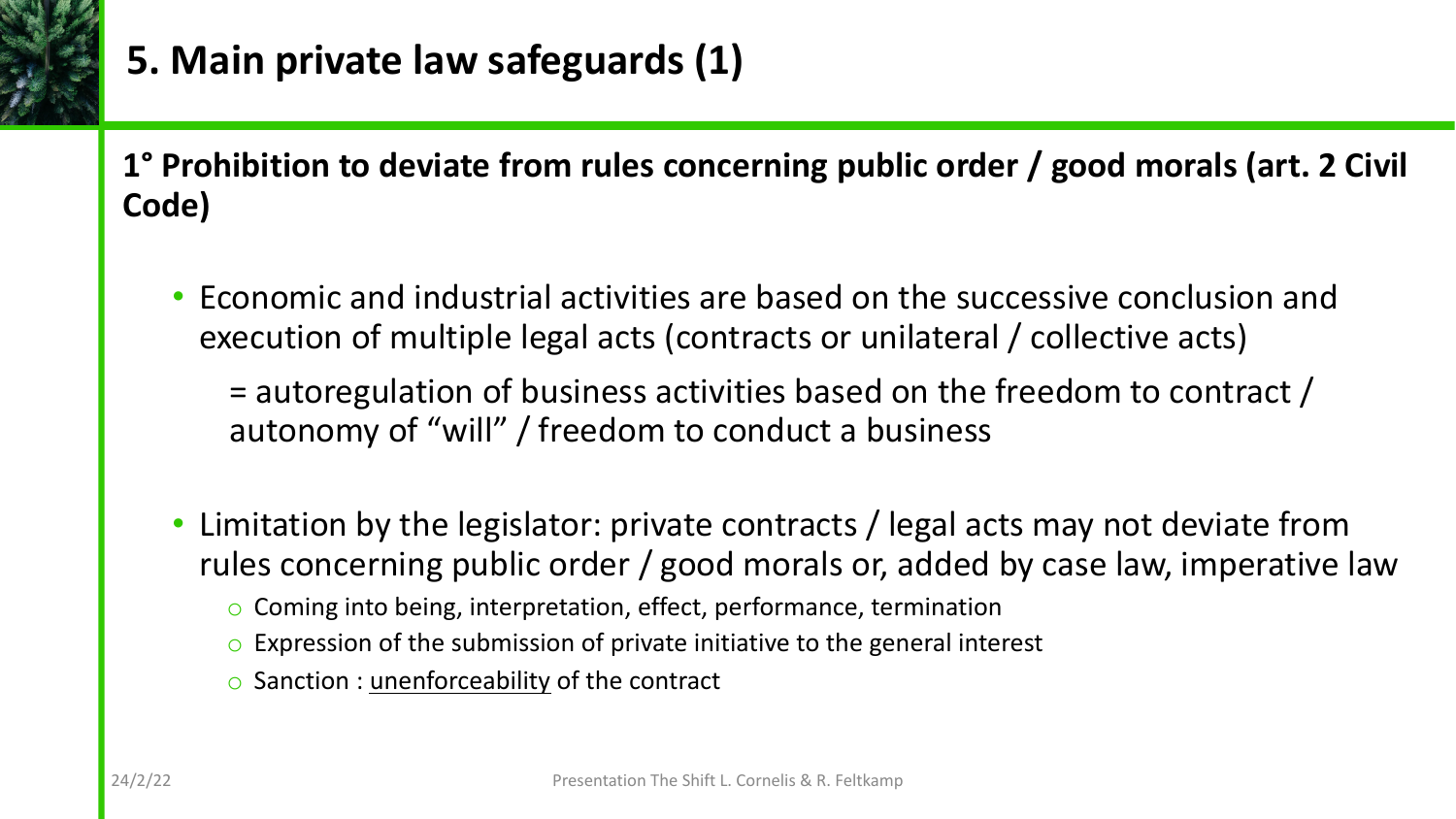

### **5. Main private law safeguards (2)**

#### **1° Prohibition to deviate from rules concerning public order / good morals (art. 2 Civil Code) (ct'd)**

- Public order = the societal organisation of the "living together" achieved by laws in respect of which the legislator indicated that nobody can deviate from his orders or prohibitions
	- $\circ$  = expressed through the laws that realize the human rights and fundamental freedoms ensuring security, health, property, private life and freedom
- Business activities that affect directly or indirectly health, life, security, property…. and are based on legal acts manifestly breach art. 2 Civil Code
- $\Rightarrow$  Article 2 Civil Code serves as safeguard, especially combined with clear and accessible rules that prohibit or limit certain actions or activities with a view to preserve health, life, property

… povided it is maintained (cfr. proposal new Book 1 Civil Code) and correctly applied by the courts (which has not been the case up to now)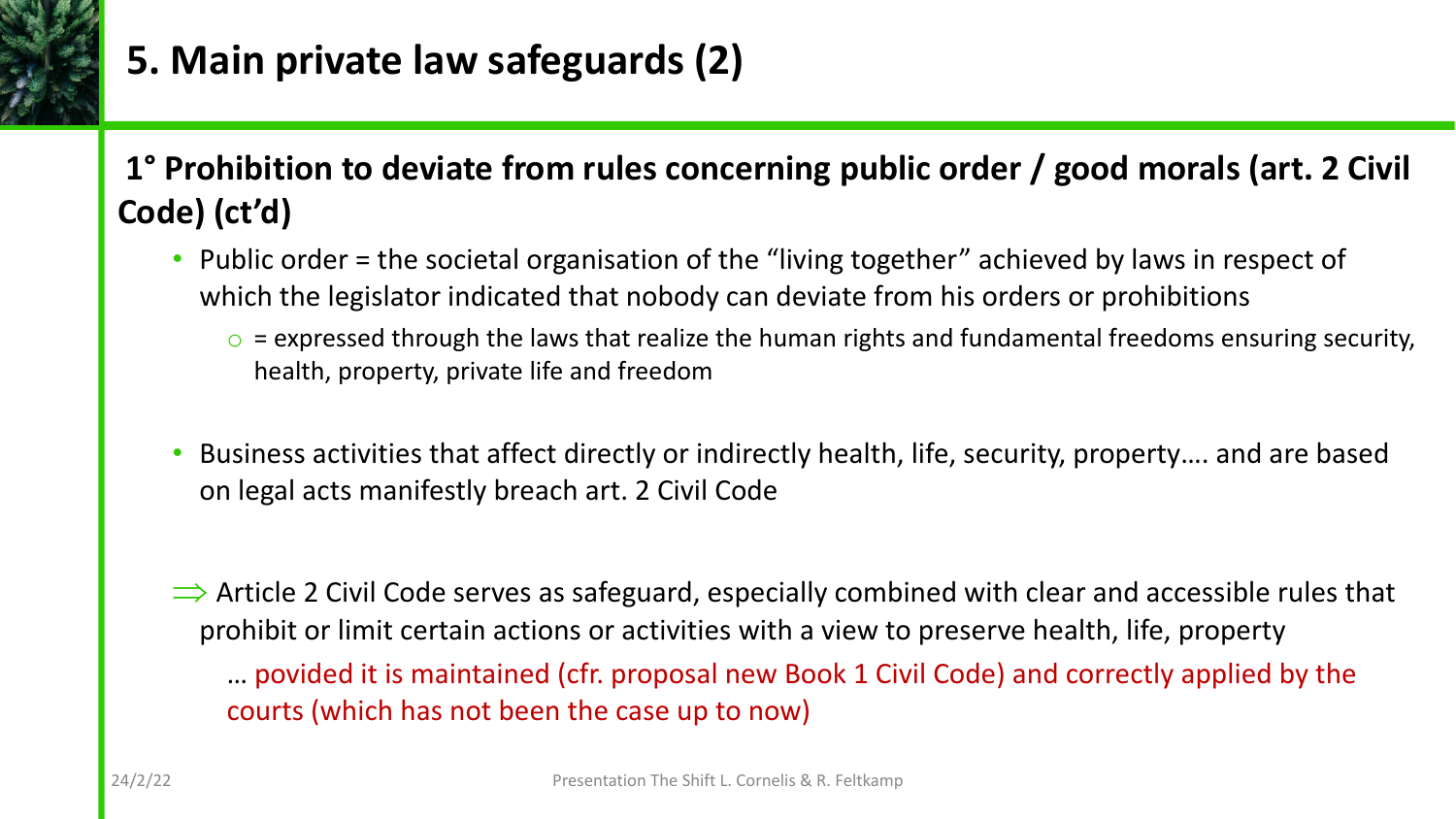

### **5. Main private law safeguards (3)**

#### **2° Lawful object and cause of obligations**

- To be valid contractual obligations must have a lawful cause and object
- Lawfulness test concerns
	- o Each obligation deriving from a contract / legal act
	- $\circ$  An evaluation to be performed at the time the contract / legal act is concluded
- Sanction : obligation (/ contract) may be declared null and void by a court => cannot have any effect => all consequences are retroactively unwound
	- o Since a few years Supreme Court advocates flexible application
		- Application of partial nullity
		- No nullity if illegality is or may be remedied
		- No nullity if this sanction would not be appropriate in light of the objectives of the violated legal provision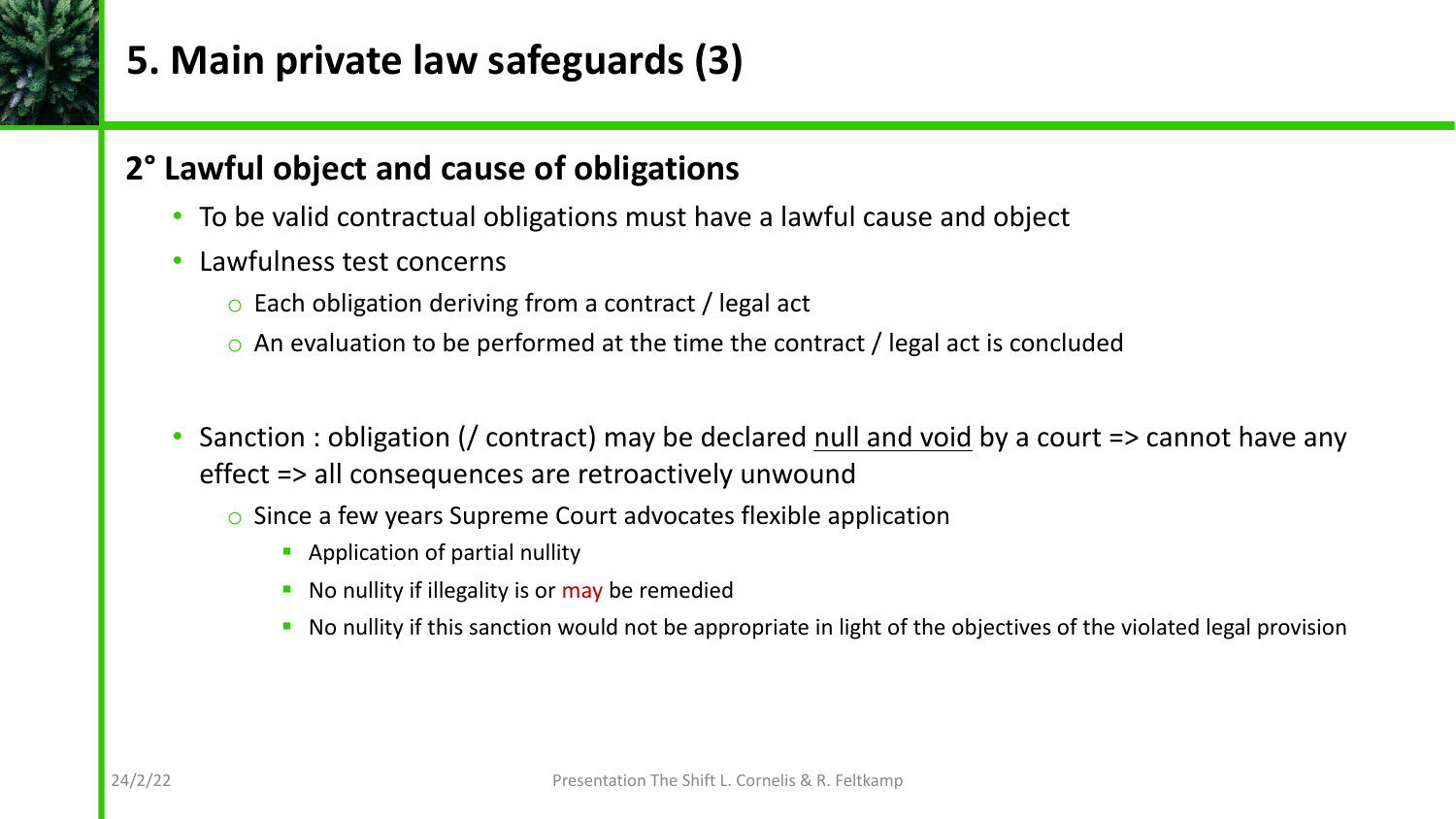

### **5. Main private law safeguards (4)**

#### **2° Lawful object and cause of obligations (ct'd)**

#### • Lawful object

- $\circ$  Object: the performance parties agreed to do, not to do, to give
- o Invalidity (Supreme Court) :
	- Initially: if it obliges to a performance prohibited by a law of public order
	- § End '90 : if the performance results in creating or maintaining an illegal situation => test = is the performance a means to achieve an illegal result?
		- Criterion is no longer the contracted obligation ("prestatie" / "prestation"), but the result
			- Lawful: insurance of a stolen car / house without permit
			- Unlawful: contract for construction works that violate the building permit

#### • Lawful cause

- $\circ$  Determining reasons that brings a party to agree to the performance
- o Knowledge by the other party / beneficiary of such motive is not required?
	- Since 2020 Supreme Court changed its view and requires that the other party should know or have known the determining reason(s)
- o Unlawfulness art. 1133 (old) Civil Code : prohibited by law, contrary to the public order or good morals / imperative laws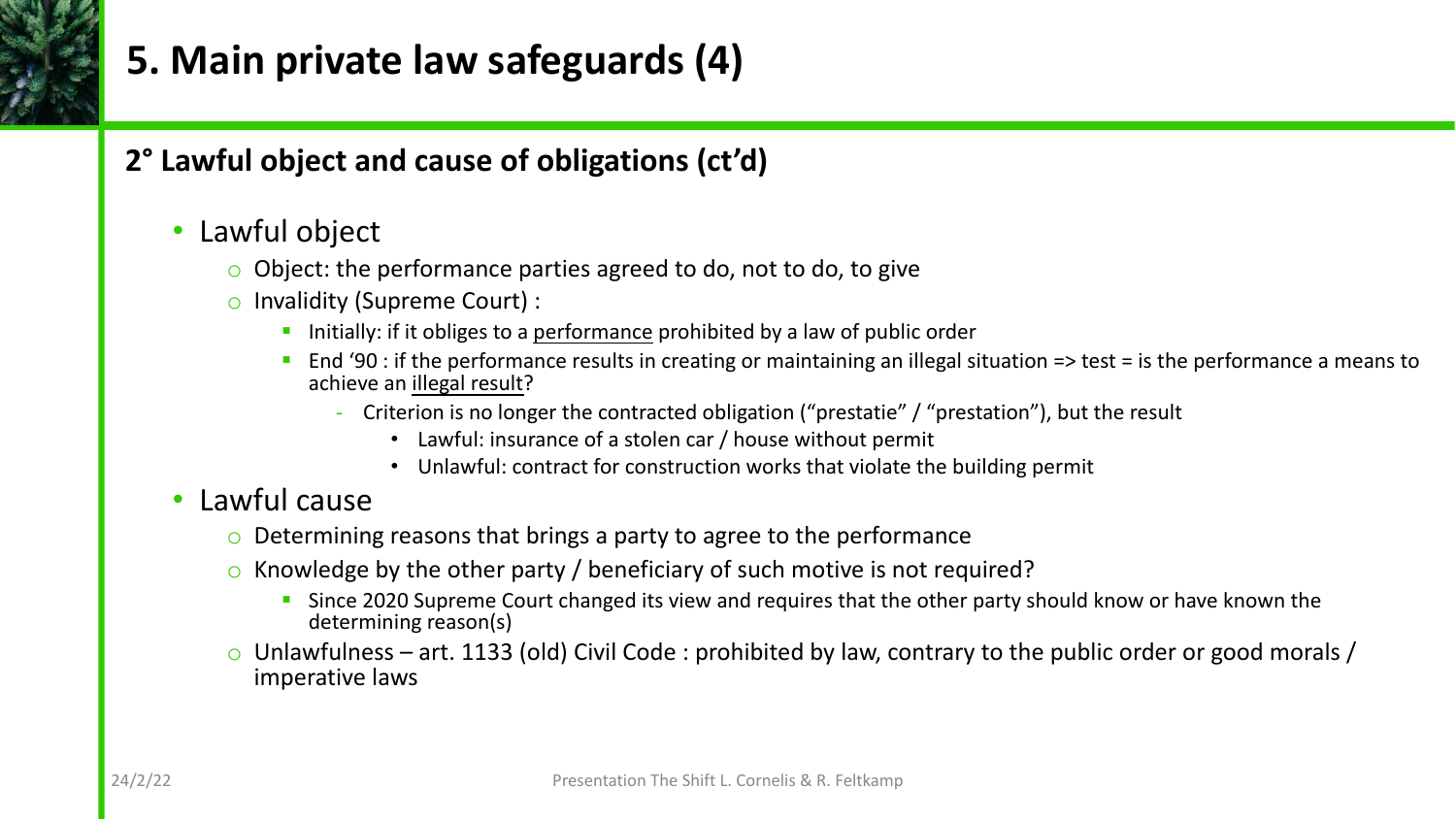

### **5. Main private law safeguards (5)**

#### **2° Lawful object and cause of obligations (ct'd)**

- Business knowingly performing activities that cause ecological and climate disruptions violate human rights and fundamental freedoms of those affected
	- $\circ$  = violation public order legislation
	- o Lawful object?
	- o Lawful cause?
		- Supreme Court already accepted violation of art. 12 & 23 Constitution / art. 4 ECHR in this context

#### • Examples

- o Contract for sale of fossil fuels
- $\circ$  Contract for the purchase of polluting production means
- o Contract for production of goods through polluting production processes
- o Financing / insurance of polluting activities?
- o Board / shareholder's decisions externalising ecological damages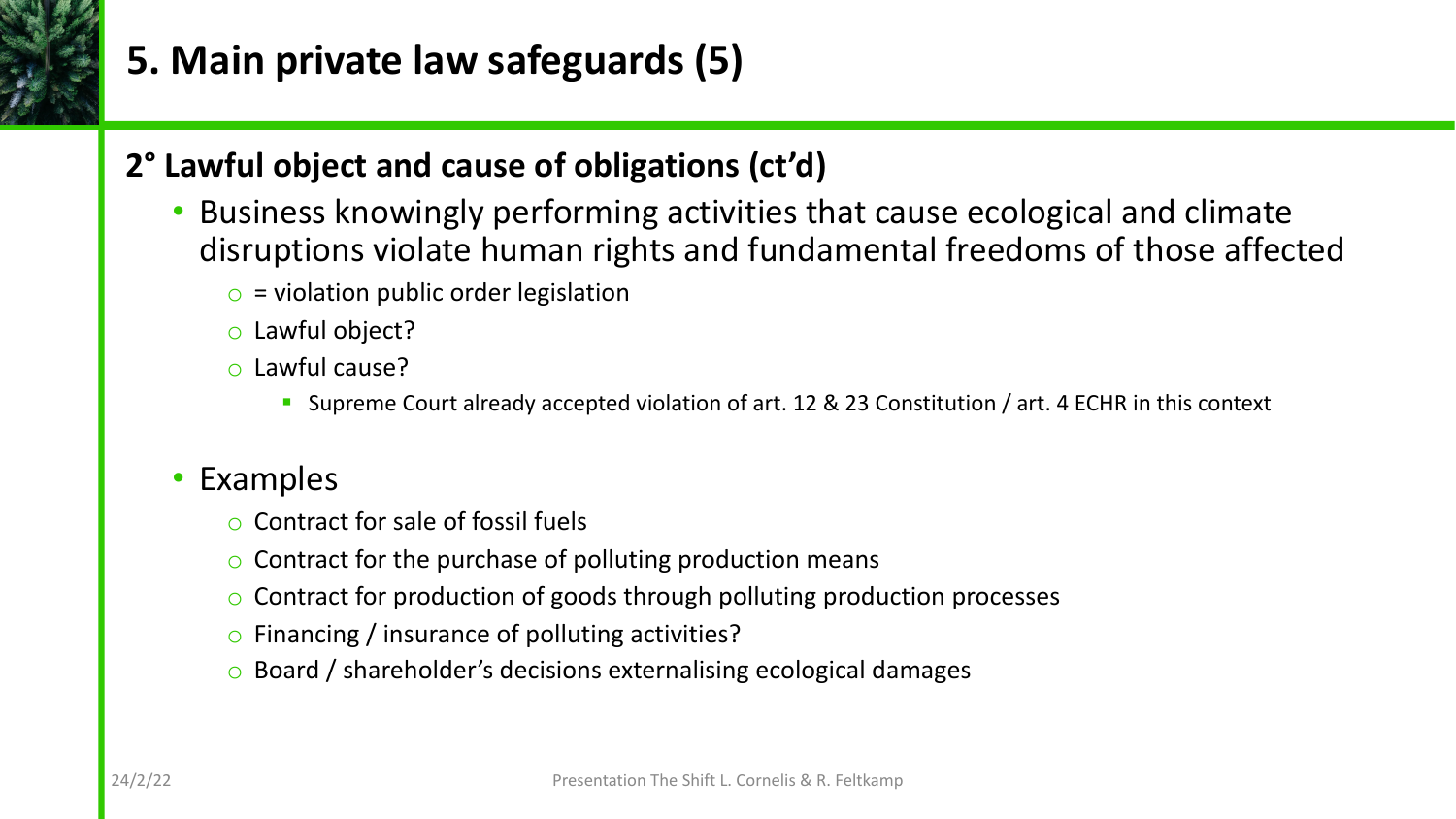

#### **3° Fraus omnia corrumpit (FoC)**

- General principle of law according to which "fraud destroys everything"
- Any fraudulent act or behaviour is considered ineffective
	- o No legal effect
	- $\circ$  Regardless the knowledge of the damage caused, the consent or fault of the victim, the possitive contribution to the economy (cfr. employment, increase GDP)
- Fraudulent is any act or behaviour of a person who knowingly causes harm to another person
- Businesses that cause ecological and climate distress with their activities (e.g. by producing or using fossil fuels that increase CO2 emission), cannot seriously claim not to know that their activities harm (the human rights and fundamental freedoms of) others

 $\Rightarrow$  FoC serves as safeguard, provided it is properly raised and applied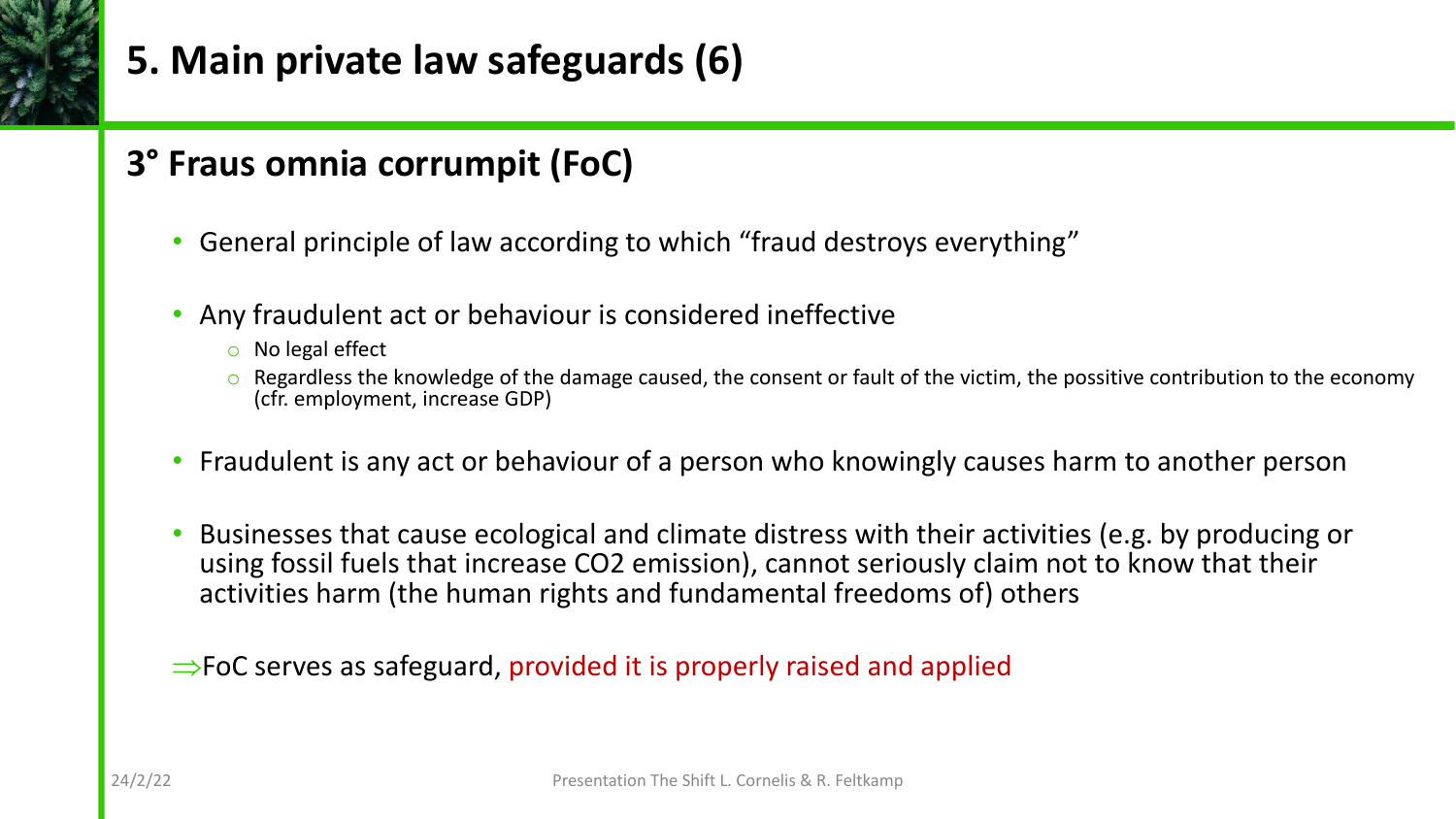

### **5. Main private law safeguards (7)**

#### **4° Abuse of rights**

#### • General principle of law prohibiting the abuse of rights

- o Abuse of rights : exercising a right in a way which manifestly exceeds the boundaries of the use a normal prudent and diligent person would make of such right (Supreme Court since 1971)
	- E.g. use of a right with the sole intention to harm, without reasonable interest, in a disproportionate manner, in a way that causes excessive harm
- o Supreme Court: also applicable to the exercise of freedoms (freedom to contract)
- $\circ$  Acting within the ambit and scope of the granted right as determined by the law, but nevertheless considered as unlawful by courts
- $\circ$  Sanction: reduction of the exercise of the right to what the court deems lawful (or damages if the right has already been exercised)
- Business activities are based on the performance of various (fundamental) rights and freedoms => abuse of right test can be applied
	- $\circ$  Would a normal, prudent and diligent person use rights/freedoms to do business in a way that causes ecological and climate disruptions that affect / threatens life and goods of other persons?
- Potential remedy to address excessive behaviours, if it were not a questionable interference with the legislative powers (cfr. 4 conditions for restrictions)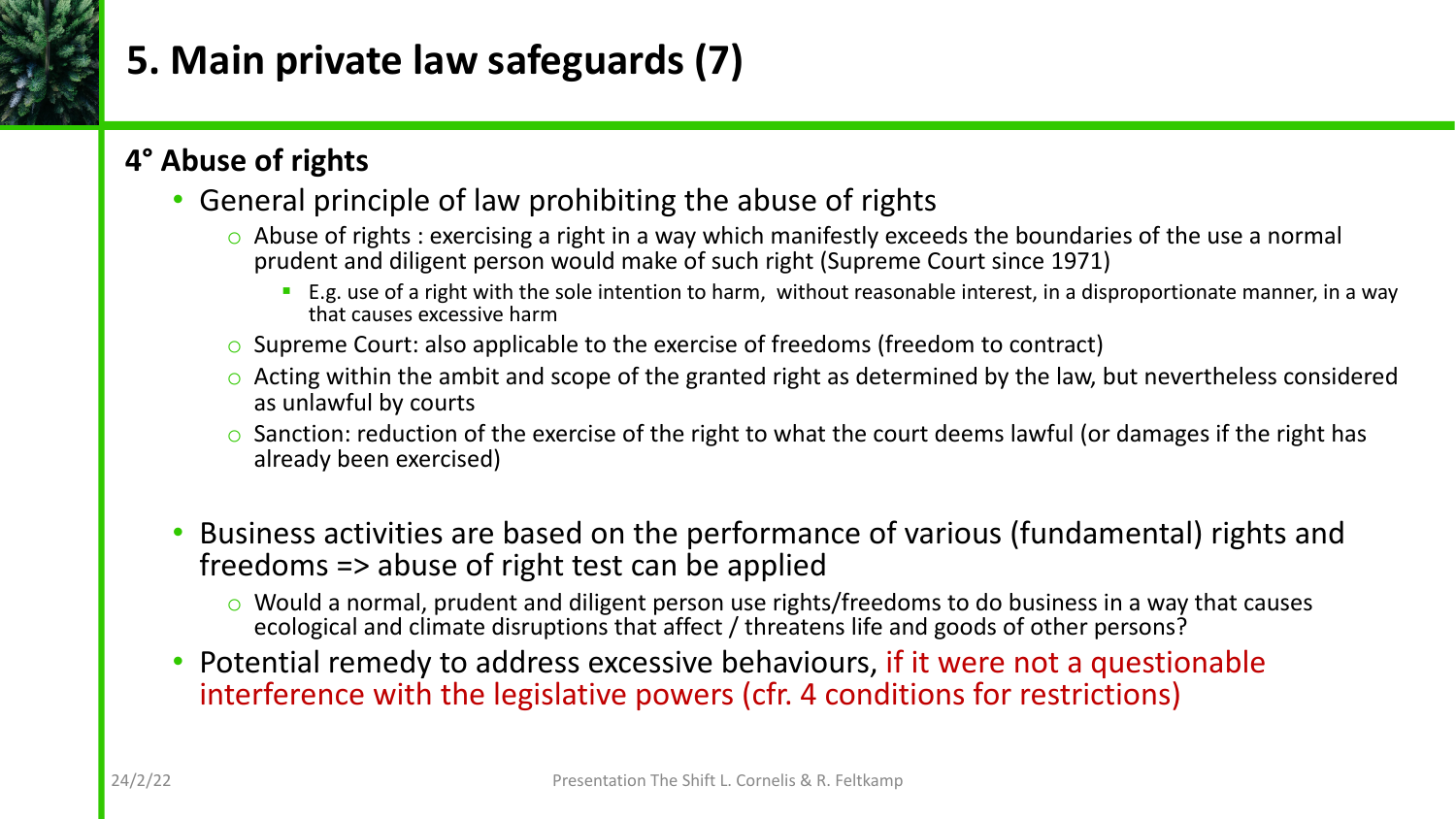### **5. Main private law safeguards (8)**

#### **5° Liability for fault / negligence (art. 1382/1383 Civil code)**

- Principle rule: a person causing harm to another person due to a fault / negligence should "repair" it
- Requires proof of 3 conditions
	- $\circ$  Fault / negligence : violation of a law imposing or prohibiting a conduct or of the general norm of diligent conduct, whether deliberately or by negligence
		- Normal prudent and reasonable person does not cause harm to others
		- Businesses that continue to do business with emission of greenhouse gases or other pollutants commit a fault, especially if they are aware of the emissions and their effect
	- $\circ$  Damage : negative difference between the situation of the victim after the damageable act and the situation if this act would not have taken place
		- Violation of a legitimate interest is sufficient
		- **•** Any loss whether physical, psychological / immaterial, material
			- Ecological and climate disruptions cause all these types of losses
		- **Damage must be certain, but can be future damage**
	- o Causal lien = "*conditio sine qua non* test"
		- § Not existing since damage occurs anyway even if a business would adapt its business?
			- Conflicts with the right to effective remedy including damages (see further)
- "Too big to fail" –reasoning or speculation on the risk?
- Liability for fault can serve as safeguard, but may not act preventively and all depends on how the causal lien criterion is applied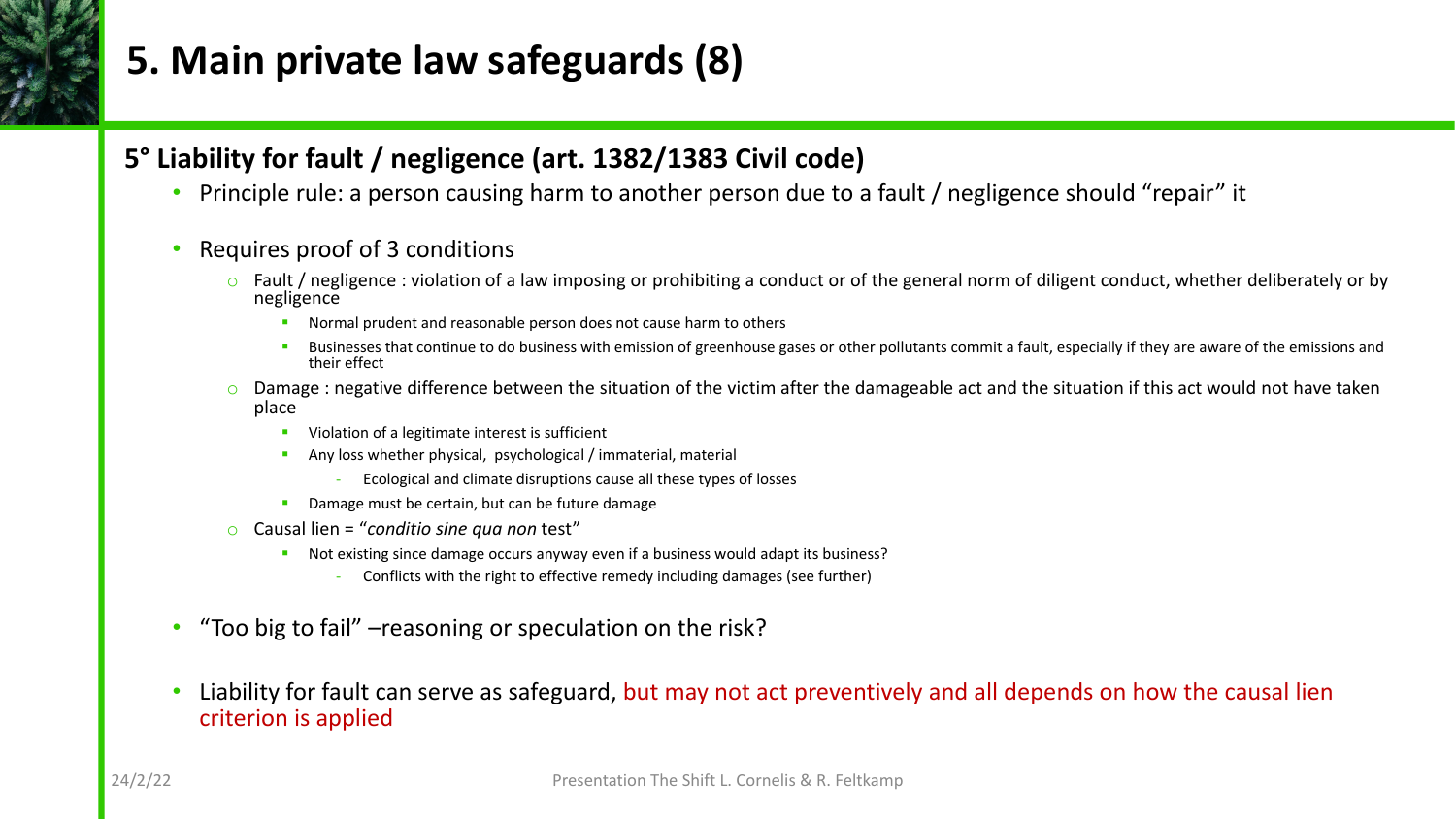### **6. How to bring private law back on track (1)**

- $\triangleright$  Private law contains several safeguards to address excesses
	- They originally stem from a time (1804) where democracy & human rights protection were not yet on the agenda
	- Main goal of the provisions was to protect the elite against unwanted interference
	- Even when democracy stepped in, the courts and majority doctrine have chosen to interpret the safeguards in a "flexible way" to support freedom of business activities (and the (neo)liberal model)
	- No immediate change is to be expected from the legislator : the proposals regarding the law of obligations as currently suggested in Parliament will not bring change
		- $\circ$  Merely incorporation of Supreme Court jurisprudence and traditional doctrine, without assessing compliance with higher norms on human rights and fundamental freedoms
	- Nevertheless : as such the safeguards can be applied to address the ecological and climate disruptions, especially to the extent due account is given to the superior norms related to human rights & fundamental freedom protection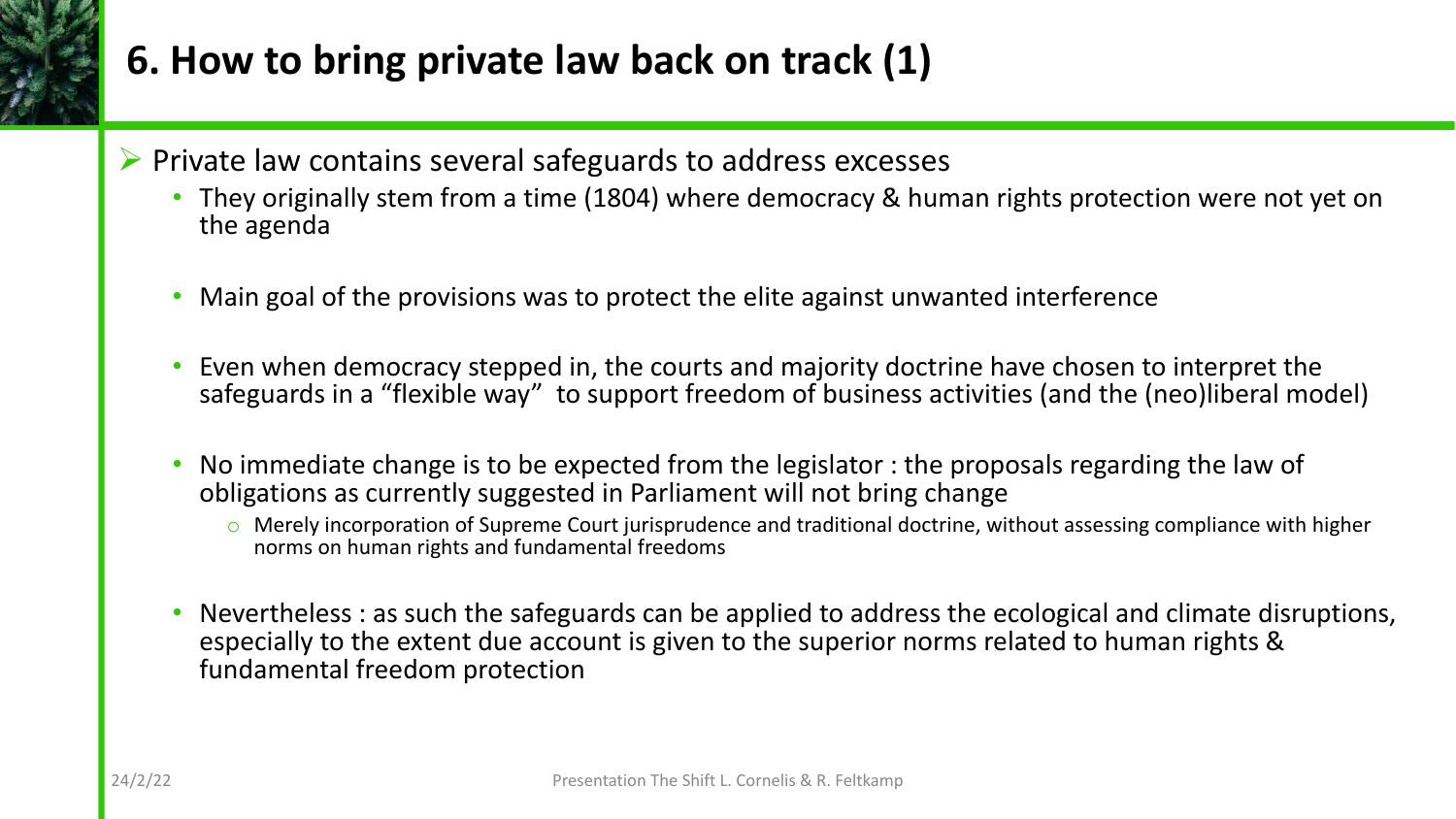### **6. How to bring private law back on track (2)**

- ØUnderestimated role for human rights / fundamental freedoms as an "enforceable right" ("droit subjectif" / "subjectief recht")
	- Human rights grant the right to a person to require, through legal proceedings, that public authorities and private actors are obliged to respect the lawful use it makes of these human rights
		- $\circ$  Lawful use implies respecting the reasonable boundaries set by the legislator to ensure effectiveness of the human rights (such as the discussed safguards)
	- Art. 1 ECHR: "*The High Contracting Parties shall secure to everyone within their jurisdiction the rights and freedoms defined in Section I of this Convention*."
	- Art. 13 ECHR: "*Everyone whose rights and freedoms as set forth in this Convention are violated shall have an effective remedy before a national authority notwithstanding that the violation has been committed by persons acting in an official capacity.*"
		- $\circ$  Injuction to stop acts or activities that violate human rights / fundamental freedoms
		- o Imposing preventive measures
		- o Compensation of damages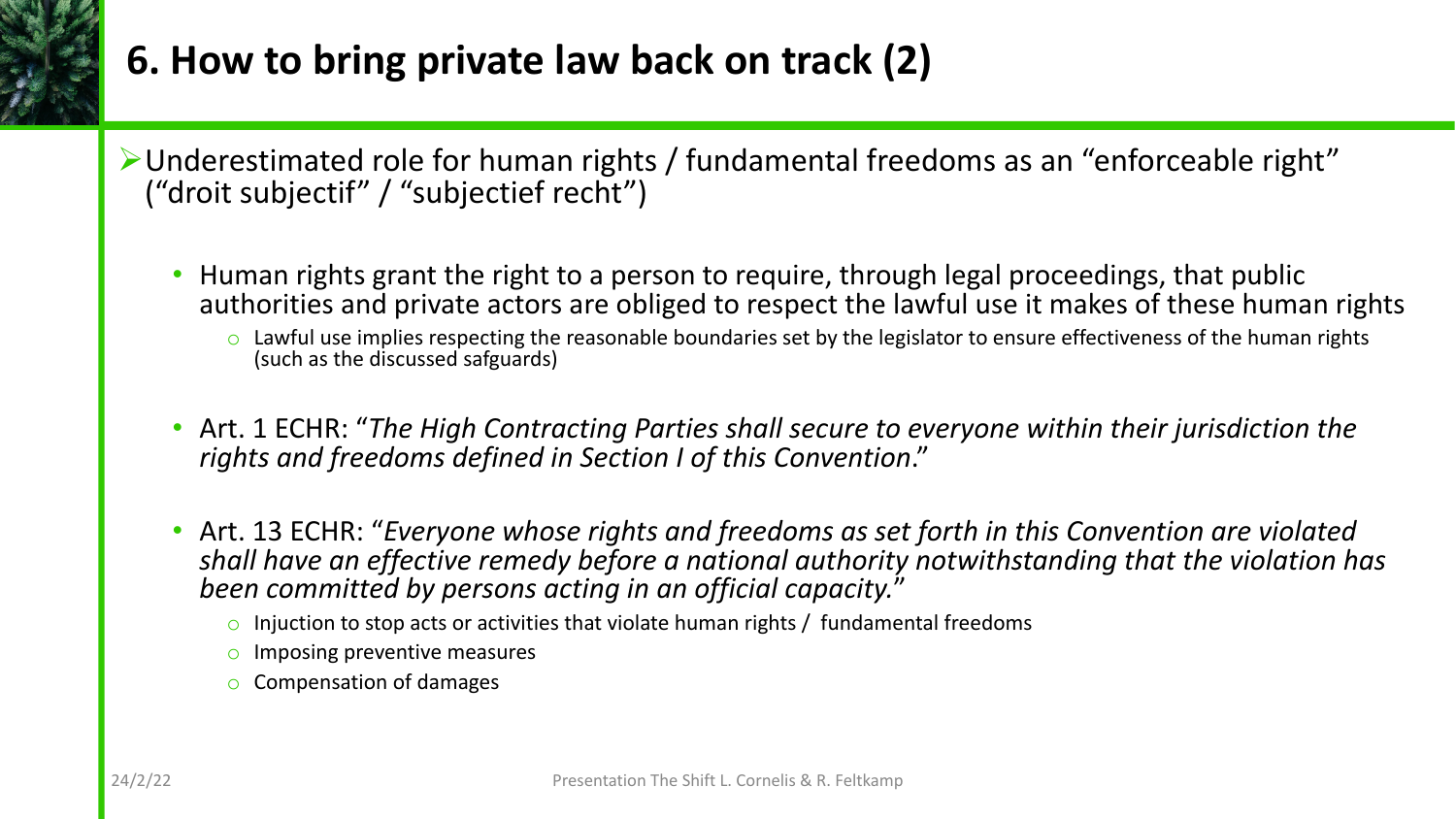

### **6. How to bring private law back on track (3)**

- $\triangleright$  Victims of the ecological and climate disruptions should be granted effective means to remedy the violation of their human rights and fundamental freedoms
	- Decisions that postpone such remedy, e.g. by leaving it up to businesses to decide how to adapt their activities and by when, do not correctly restore the fundamental rights of these persons
	- Effective remedy requires immediate action, reduction or eventually stopping harming activities
- ØWhat about the human rights & fundamental freedoms of the concerned businesses?
	- Can business do what they want in absence of any specific regulation prohibiting activites and in absence of non effective "safeguards"?
	- No : their human rights / fundamental freedoms are not absolute and are to be balanced against the human rights / fundamental freedoms of the others that have been violated, taking into account the allowed justifications for restrictions